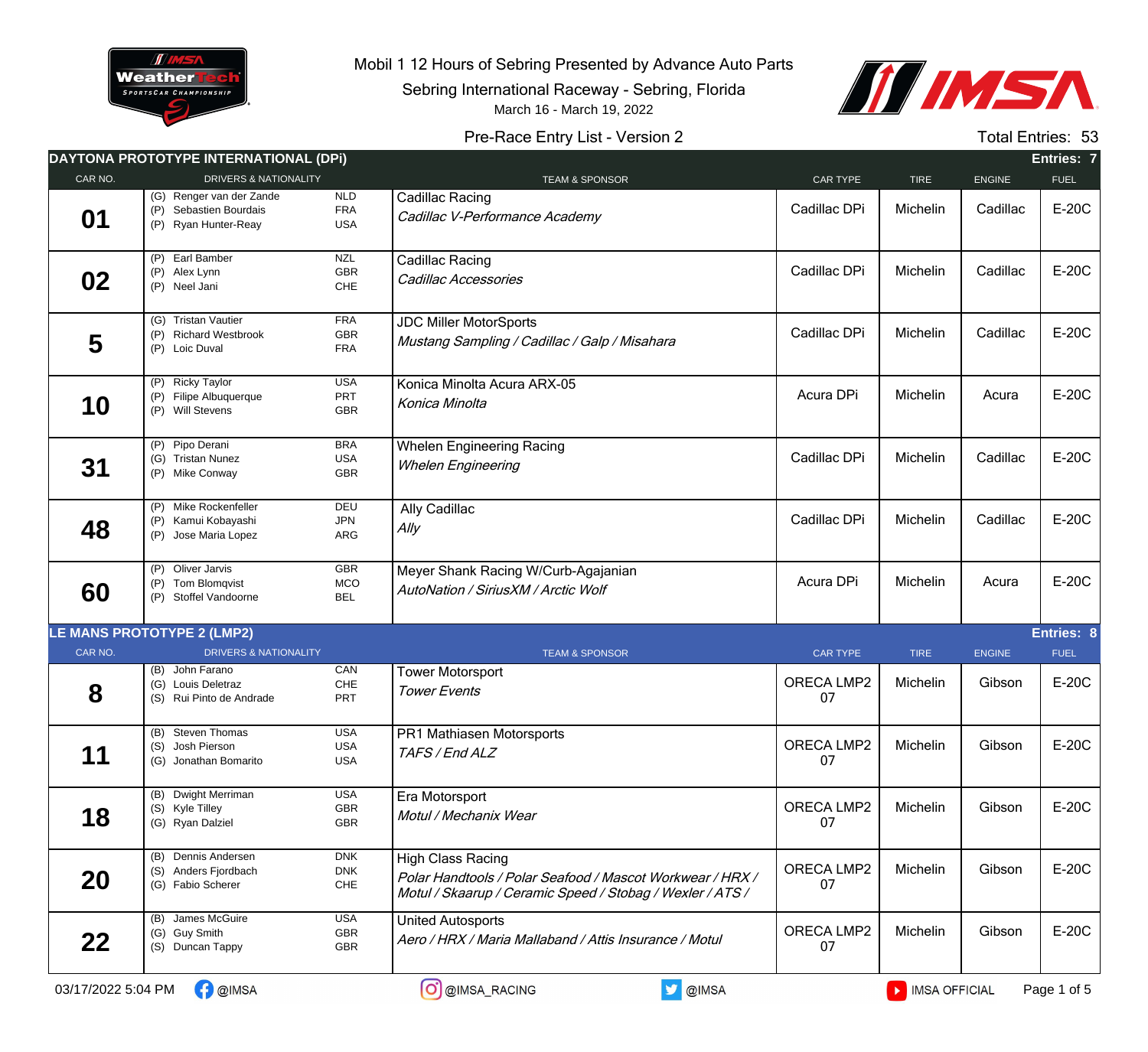|         | LE MANS PROTOTYPE 2 (LMP2)                                                    |                                        |                                                                                                                      |                  |             |               | Entries: 8         |
|---------|-------------------------------------------------------------------------------|----------------------------------------|----------------------------------------------------------------------------------------------------------------------|------------------|-------------|---------------|--------------------|
| CAR NO. | <b>DRIVERS &amp; NATIONALITY</b>                                              |                                        | <b>TEAM &amp; SPONSOR</b>                                                                                            | <b>CAR TYPE</b>  | <b>TIRE</b> | <b>ENGINE</b> | <b>FUEL</b>        |
| 29      | (B) Frits Van Eerd<br>(P) Giedo van der Garde<br>(S) Dylan Murry              | <b>NLD</b><br>NLD<br><b>USA</b>        | Racing Team Nederland                                                                                                | ORECA LMP2<br>07 | Michelin    | Gibson        | E-20C              |
| 52      | (B) Ben Keating<br>(G) Mikkel Jensen<br>(S) Scott Huffaker                    | <b>USA</b><br><b>DNK</b><br><b>USA</b> | PR1 Mathiasen Motorsports<br>Wynns / RainX / 4Horsemen / Client Command / Max Connect                                | ORECA LMP2<br>07 | Michelin    | Gibson        | E-20C              |
| 81      | (B) Henrik Hedman<br>(P) Juan Pablo Montoya<br>(S) Sebastian Montoya          | <b>USA</b><br>COL<br>COL               | DragonSpeed USA                                                                                                      | ORECA LMP2<br>07 | Michelin    | Gibson        | E-20C              |
|         | <b>LE MANS PROTOTYPE 3 (LMP3)</b>                                             |                                        |                                                                                                                      |                  |             |               | <b>Entries: 10</b> |
| CAR NO. | <b>DRIVERS &amp; NATIONALITY</b>                                              |                                        | <b>TEAM &amp; SPONSOR</b>                                                                                            | <b>CAR TYPE</b>  | <b>TIRE</b> | <b>ENGINE</b> | <b>FUEL</b>        |
| 6       | $(S)$ Alec Udell $(30)$<br>(S) Harry Gottsacker (< 30)<br>(G) Ugo de Wilde    | <b>DOM</b><br>DEU<br><b>BEL</b>        | Muehlner Motorsports America<br>H&R Das Fahrwerk / H&R Special Springs                                               | Duqueine D08     | Michelin    | VK            | $E-10$             |
| 7       | (B) Mark Kvamme<br>(B) Anthony Mantella<br>(S) Matthew Bell                   | <b>USA</b><br>CAN<br><b>USA</b>        | Forty7 Motorsports<br><b>Drive Capital</b>                                                                           | Duqueine D08     | Michelin    | <b>VK</b>     | $E-10$             |
| 13      | (B) Orey Fidani<br>(G) Kuno Wittmer<br>(S) Lars Kern                          | CAN<br>CAN<br>DEU                      | <b>AWA</b><br>Orlando Corp / OMP / Sonic Tools / Racing Spirit / Urbinco /<br>Westrock / Motul / Projekt / C17 Media | Duqueine D08     | Michelin    | <b>VK</b>     | $E-10$             |
| 30      | (B) Ari Balogh<br>(G) Garett Grist<br>(S) Dakota Dickerson (< 30)             | <b>USA</b><br>CAN<br><b>USA</b>        | Jr III Racing<br>AirBnB / S2 Cyber                                                                                   | Ligier JS P320   | Michelin    | VK            | $E-10$             |
| 33      | (G) Joao Barbosa<br>(S) Malthe Jakobsen (< 30)<br>(B) Lance Willsey           | <b>PRT</b><br><b>DNK</b><br><b>USA</b> | Sean Creech Motorsport<br>Exelixis / Focal One / Alta Equipment                                                      | Ligier JS P320   | Michelin    | VK            | $E-10$             |
| 36      | (S) Jarett Andretti (< 30)<br>$(S)$ Josh Burdon $( < 30)$<br>(G) Gabby Chaves | <b>USA</b><br>AUS<br>COL               | Andretti Autosport<br>Gallant / Window World                                                                         | Ligier JS P320   | Michelin    | <b>VK</b>     | $E-10$             |
| 38      | (B) Dan Goldburg<br>(S) Rasmus Lindh $( < 30)$<br>(S) Cameron Shields $(30)$  | <b>USA</b><br>SWE<br><b>AUS</b>        | Performance Tech Motorsports<br>Cardio Access / CSCI / Care Evolution / AIG Technologies                             | Ligier JS P320   | Michelin    | <b>VK</b>     | $E-10$             |
| 40      | (S) Max Hanratty ( $<$ 30)<br>(B) Todd Archer<br>(S) James Vance $(30)$       | <b>USA</b><br><b>USA</b><br>CAN        | FastMD Racing<br>FastMD Healthcare Solutions / Track King / Archer Luxury<br>Travel                                  | Duqueine D08     | Michelin    | VK            | $E-10$             |
| 54      | (B) Jon Bennett<br>(G) Colin Braun<br>(B) George Kurtz                        | <b>USA</b><br><b>USA</b><br><b>USA</b> | <b>CORE Autosport</b><br>Crowdstrike / Motul / FLEX-BOX                                                              | Ligier JS P320   | Michelin    | VK            | $E-10$             |
| 74      | (S) Gar Robinson $(30)$<br>(G) Felipe Fraga<br>(S) Kay van Berlo $(30)$       | <b>USA</b><br><b>BRA</b><br><b>NLD</b> | <b>Riley Motorsports</b><br>74 Ranch Resort                                                                          | Ligier JS P320   | Michelin    | VK            | $E-10$             |



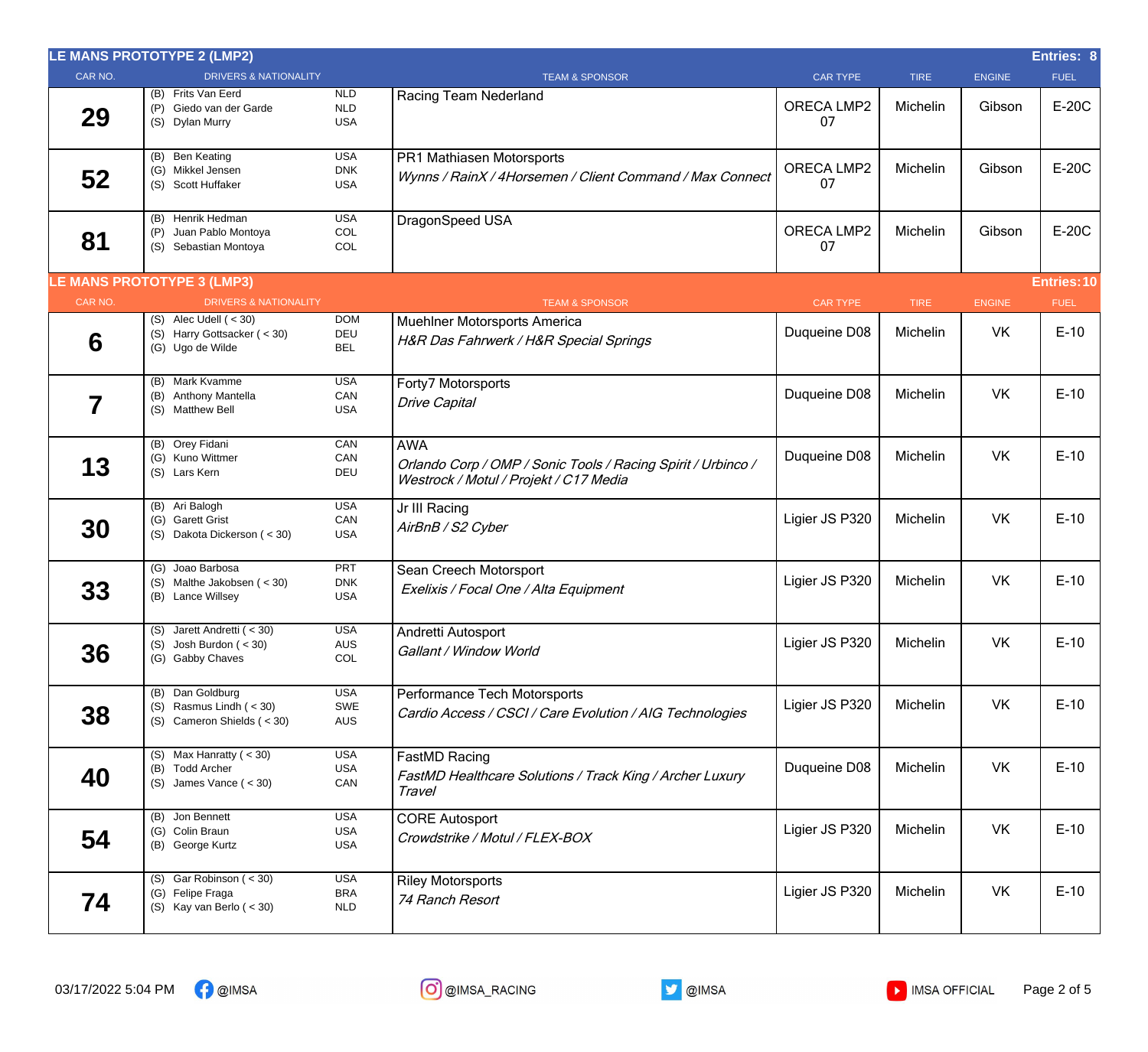|                         | <b>GT DAYTONA PRO (GTD PRO)</b>                                     |                                        |                                                                         |                                    |             |                  | Entries: 11 |
|-------------------------|---------------------------------------------------------------------|----------------------------------------|-------------------------------------------------------------------------|------------------------------------|-------------|------------------|-------------|
| CAR NO.                 | <b>DRIVERS &amp; NATIONALITY</b>                                    |                                        | <b>TEAM &amp; SPONSOR</b>                                               | <b>CAR TYPE</b>                    | <b>TIRE</b> | <b>ENGINE</b>    | <b>FUEL</b> |
| $\mathbf{3}$            | (P) Antonio Garcia<br>(P) Jordan Taylor<br>(P) Nicky Catsburg       | <b>ESP</b><br><b>USA</b><br>NLD        | <b>Corvette Racing</b>                                                  | Corvette C8.R<br><b>GTD</b>        | Michelin    | Chevrolet        | $E-10$      |
| 9                       | (G) Matt Campbell<br>(G) Mathieu Jaminet<br>(P) Felipe Nasr         | <b>AUS</b><br><b>FRA</b><br><b>BRA</b> | <b>Pfaff Motorsports</b><br>Driveway / Motul / Pfaff Porsche            | Porsche 911<br>GT3R                | Michelin    | Porsche          | $E-10$      |
| 14                      | (G) Jack Hawksworth<br>(P) Ben Barnicoat<br>(G) Aaron Telitz        | <b>GBR</b><br><b>GBR</b><br><b>USA</b> | VasserSullivan                                                          | Lexus RCF<br>GT <sub>3</sub>       | Michelin    | Lexus            | $E-10$      |
| 23                      | (G) Ross Gunn<br>(G) Alex Riberas<br>(P) Maxime Martin              | GBR<br>ESP<br><b>BEL</b>               | <b>Heart of Racing Team</b>                                             | <b>Aston Martin</b><br>Vantage GT3 | Michelin    | Aston Martin     | $E-10$      |
| 24                      | (P) Philipp Eng<br>(P) Marco Wittmann<br>(G) Nick Yelloly           | <b>AUT</b><br>DEU<br>GBR               | <b>BMW M Team RLL</b><br><b>BMW of North America / Motul</b>            | <b>BMW M4 GT3</b>                  | Michelin    | <b>BMW</b>       | $E-10$      |
| 25                      | (G) Connor De Phillippi<br>(P) John Edwards<br>(P) Augusto Farfus   | <b>USA</b><br><b>USA</b><br><b>BRA</b> | <b>BMW M Team RLL</b><br><b>BMW of North America / Motul</b>            | <b>BMW M4 GT3</b>                  | Michelin    | <b>BMW</b>       | $E-10$      |
| 62                      | (P) Daniel Serra<br>(P) Davide Rigon<br>(G) Edward Cheever          | <b>BRA</b><br><b>ITA</b><br><b>ITA</b> | Risi Competizione                                                       | Ferrari 488 GT3                    | Michelin    | Ferrari          | $E-10$      |
| 63                      | (P) Marco Mapelli<br>(P) Andrea Caldarelli<br>(P) Mirko Bortolotti  | <b>ITA</b><br><b>ITA</b><br><b>ITA</b> | TR3 Racing<br>Lamborghini Miami / Canoe                                 | Lamborghini<br>Huracan GT3         | Michelin    | Lamborghini      | $E-10$      |
| 79                      | (S) Cooper MacNeil<br>(G) Julien Andlauer<br>(G) Alessio Picariello | <b>USA</b><br><b>FRA</b><br><b>BEL</b> | <b>WeatherTech Racing</b>                                               | Porsche 911<br>GT3R                | Michelin    | Porsche          | $E-10$      |
| 93                      | (S) Ashton Harrison-Henry<br>(G) Kyle Marcelli<br>(G) Tom Long      | <b>USA</b><br>CAN<br><b>USA</b>        | Racers Edge Motorsports with WTR<br>Harrison Contracting Co. / HPD      | Acura NSX GT3                      | Michelin    | Acura            | $E-10$      |
| 97                      | (S) Cooper MacNeil<br>(P) Jules Gounon<br>(P) Maro Engel            | <b>USA</b><br><b>FRA</b><br>DEU        | <b>WeatherTech Racing</b>                                               | Mercedes-AMG<br>GT <sub>3</sub>    | Michelin    | Mercedes-<br>AMG | $E-10$      |
| <b>GT DAYTONA (GTD)</b> |                                                                     |                                        |                                                                         |                                    |             |                  | Entries: 17 |
| CAR NO.                 | <b>DRIVERS &amp; NATIONALITY</b>                                    |                                        | <b>TEAM &amp; SPONSOR</b>                                               | <b>CAR TYPE</b>                    | <b>TIRE</b> | <b>ENGINE</b>    | <b>FUEL</b> |
| 1                       | (G) Bryan Sellers<br>(S) Madison Snow<br>(S) Erik Johansson         | <b>USA</b><br><b>USA</b><br>SWE        | Paul Miller Racing<br>TOTAL Lubricants / UIS and Paul Miller Auto Group | <b>BMW M4 GT3</b>                  | Michelin    | <b>BMW</b>       | $E-10$      |
| 12                      | (S) Frankie Montecalvo<br>(G) Scott Andrews<br>(B) Richard Heistand | <b>USA</b><br><b>AUS</b><br>USA        | VasserSullivan                                                          | Lexus RCF<br>GT <sub>3</sub>       | Michelin    | Lexus            | $E-10$      |

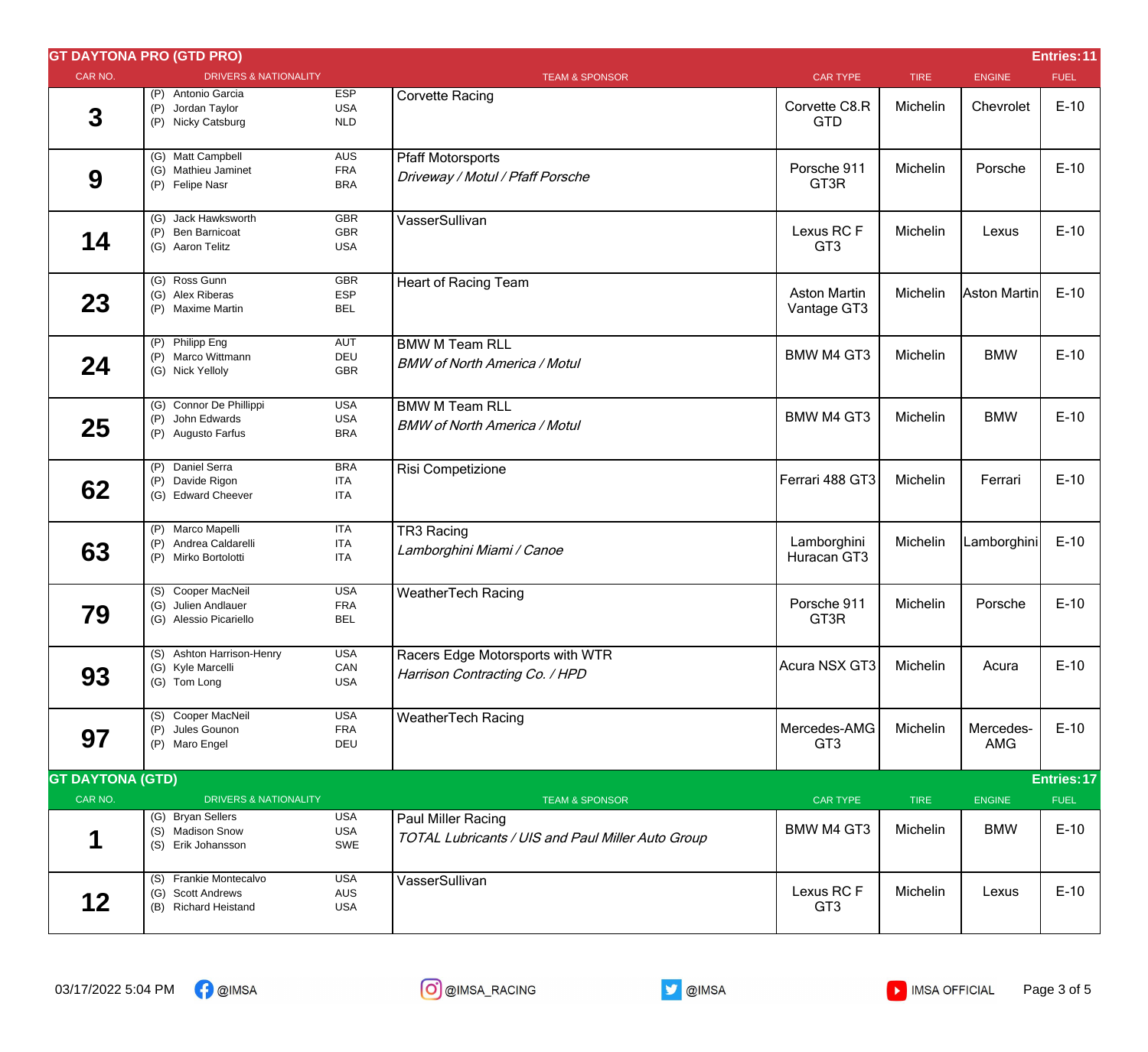| <b>GT DAYTONA (GTD)</b> |                                                                       |                                        |                                                                                                    |                                    |             |                         | Entries: 17 |
|-------------------------|-----------------------------------------------------------------------|----------------------------------------|----------------------------------------------------------------------------------------------------|------------------------------------|-------------|-------------------------|-------------|
| CAR NO.                 | <b>DRIVERS &amp; NATIONALITY</b>                                      |                                        | <b>TEAM &amp; SPONSOR</b>                                                                          | <b>CAR TYPE</b>                    | <b>TIRE</b> | <b>ENGINE</b>           | <b>FUEL</b> |
| 16                      | (B) Ryan Hardwick<br>(S) Zacharie Robichon<br>(G) Jan Heylen          | <b>USA</b><br>CAN<br><b>BEL</b>        | <b>Wright Motorsports</b><br>1st Phorm / Mountain Motorsports / Una Vida Tequila                   | Porsche 911<br>GT3R                | Michelin    | Porsche                 | $E-10$      |
| 21                      | (S) Simon Mann<br>(B) Luis Perez Companc<br>(P) Toni Vilander         | <b>USA</b><br>ARG<br><b>FIN</b>        | AF CORSE                                                                                           | Ferrari 488 GT3                    | Michelin    | Ferrari                 | $E-10$      |
| 27                      | (S) Roman De Angelis<br>(S) lan James<br>(G) Tom Gamble               | CAN<br><b>USA</b><br><b>GBR</b>        | <b>Heart of Racing Team</b>                                                                        | <b>Aston Martin</b><br>Vantage GT3 | Michelin    | Aston Martin            | $E-10$      |
| 28                      | (S) Michael de Quesada<br>(S) Daniel Morad<br>(P) Maximilian Goetz    | <b>USA</b><br>CAN<br>DEU               | Alegra Motorsports<br>Navisec Cyber Security                                                       | Mercedes-AMG<br>GT <sub>3</sub>    | Michelin    | Mercedes-<br><b>AMG</b> | $E-10$      |
| 32                      | (S) Mike Skeen<br>(S) Stevan McAleer<br>(P) Daniel Juncadella         | <b>USA</b><br>GBR<br><b>ESP</b>        | <b>Gilbert Korthoff Motorsports</b><br><b>Marine Data Solutions</b>                                | Mercedes-AMG<br>GT <sub>3</sub>    | Michelin    | Mercedes-<br><b>AMG</b> | $E-10$      |
| 39                      | (S) Robert Megennis<br>(S) Corey Lewis<br>(G) Jeff Westphal           | <b>USA</b><br><b>USA</b><br><b>USA</b> | CarBahn with Peregrine Racing<br>Accel / Menlo / DataRobot / Palantir / SailPoint / Optimizely     | Lamborghini<br>Huracan GT3         | Michelin    | Lamborghini             | $E-10$      |
| 42                      | (B) Don Yount<br>(S) Jaden Conwright<br>(S) Mateo Llarena             | <b>USA</b><br><b>USA</b><br><b>GTM</b> | NTE/SSR<br>Southwest Funding / Lamborghini Dallas / Dropup / Fuquette                              | Lamborghini<br>Huracan GT3         | Michelin    | Lamborghini             | $E-10$      |
| 44                      | (B) John Potter<br>(G) Andy Lally<br>(S) Spencer Pumpelly             | <b>USA</b><br><b>USA</b><br><b>USA</b> | Magnus Racing                                                                                      | <b>Aston Martin</b><br>Vantage GT3 | Michelin    | Aston Martin            | $E-10$      |
| 47                      | (B) Roberto Lacorte<br>(S) Giorgio Sernagiotto<br>(P) Antonio Fuoco   | ITA<br><b>ITA</b><br><b>ITA</b>        | Cetilar Racing<br>Cetilar                                                                          | Ferrari 488 GT3                    | Michelin    | Ferrari                 | $E-10$      |
| 57                      | (S) Russell Ward<br>(G) Philip Ellis<br>(S) Marvin Dienst             | <b>USA</b><br>CHE<br>DEU               | <b>Winward Racing</b><br>Techemet / First Horizon / Exxon Mobil                                    | Mercedes-AMG<br>GT <sub>3</sub>    | Michelin    | Mercedes-<br><b>AMG</b> | $E-10$      |
| 59                      | (S) Jon Miller<br>(S) Patrick Gallagher<br>(G) Paul Holton            | <b>USA</b><br><b>USA</b><br><b>USA</b> | <b>Crucial Motorsports</b><br>Motul / McLaren Orlando / Belle Haven Investments / Notlad<br>Racing | McLaren 720S<br>GT <sub>3</sub>    | Michelin    | McLaren                 | $E-10$      |
| 66                      | (S) Kyffin Simpson<br>(B) Till Bechtolsheimer<br>(G) Mario Farnbacher | <b>CYM</b><br>GBR<br>DEU               | <b>Gradient Racing</b><br>Invest Cayman / Unit Nutrition / Acura / HPD                             | Acura NSX GT3                      | Michelin    | Acura                   | $E-10$      |
| 70                      | (B) Brendan Iribe<br>(S) Ollie Millroy<br>(G) Jordan Pepper           | <b>USA</b><br>GBR<br>ZAF               | inception racing                                                                                   | McLaren 720S<br>GT <sub>3</sub>    | Michelin    | McLaren                 | $E-10$      |
| 96                      | (S) Robby Foley<br>(G) Bill Auberlen<br>(S) Michael Dinan             | <b>USA</b><br><b>USA</b><br><b>USA</b> | <b>Turner Motorsport</b><br>Turner Motorsport / LiquiMoly / Barletta Engineering                   | <b>BMW M4 GT3</b>                  | Michelin    | <b>BMW</b>              | $E-10$      |

 $03/17/2022$  5:04 PM  $\bigoplus_{i=1}^{\infty}$  @IMSA  $\bigoplus_{i=1}^{\infty}$  @IMSA  $\bigoplus_{i=1}^{\infty}$  and  $\bigoplus_{i=1}^{\infty}$  and  $\bigoplus_{i=1}^{\infty}$  IMSA OFFICIAL Page 4 of 5